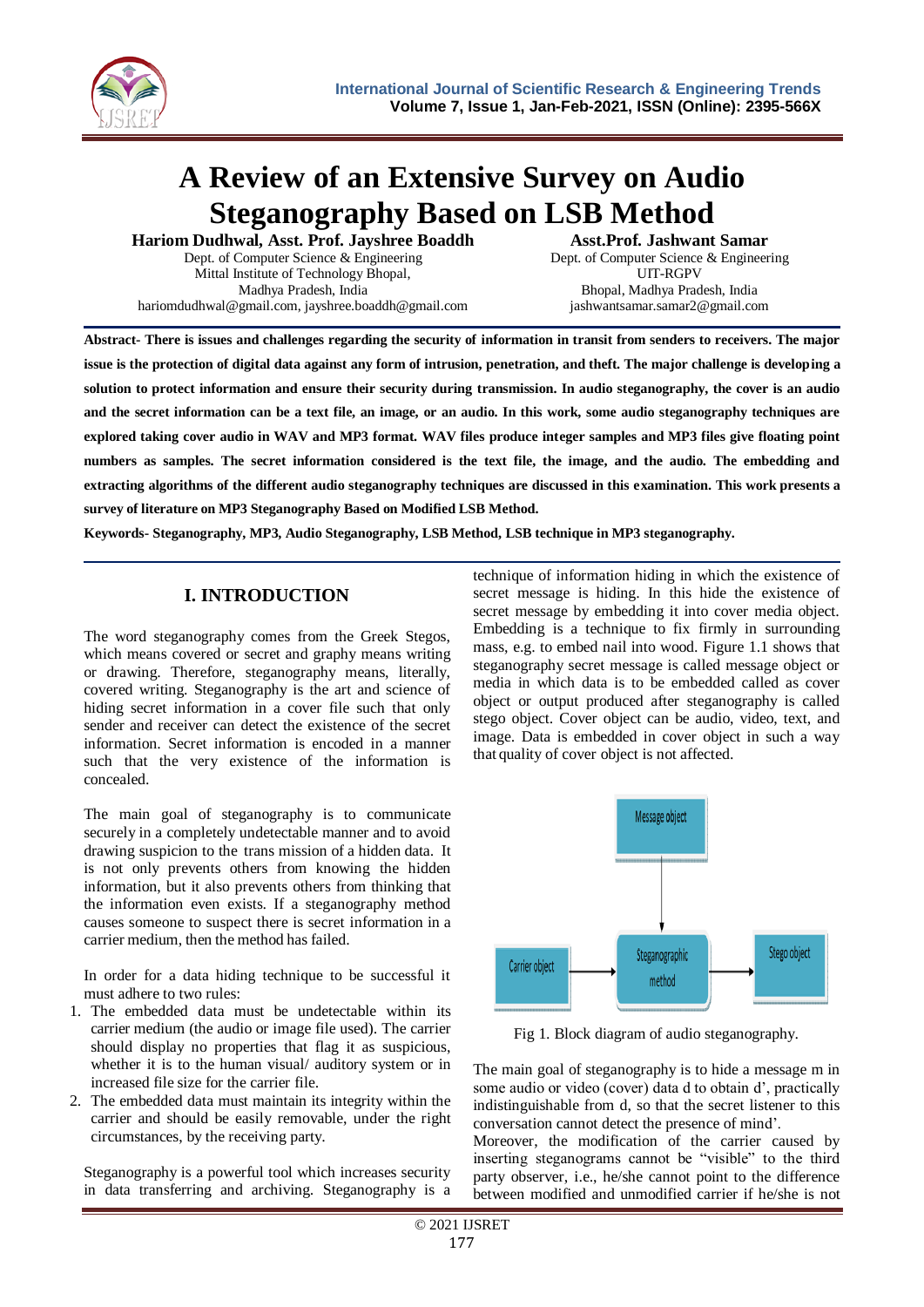

aware of the steganographic procedure. Generally, in steganography the following operations are performed.

In Audio Steganography, the weakness of the Human Auditory System (HAS) is used to hide information in the audio. That is, while using digital images as cover files the difficulty of the human eye to distinguish colors is taken advantage of, while using digital audio one can count on the different sensitivity of the human ear when it comes to sounds of low and high intensity; usually, higher sounds are perceived better than lower ones and it is thus easier to hide data among low sounds without the human ear noticing the alteration. In audio steganography data is embedded in digital audio signal. Here secret message is embedded by small change in binary sequence of sound file. Audio file can be WAV, AU, or MP3 sound files. Audio steganography is more difficult than other methods of steganography.

## **II. LSB METHOD**

One of the earliest techniques studied in the information hiding of digital audio (as well as other media types) is LSB coding. In this technique LSB of binary sequence of each sample of digitized audio file is replaced with binary equivalent of secret message. It is the simplest way to embed information in a digital audio file. It allows large amount of data to be concealed within an audio file, or it allow high embedding rate without degrading quality of audio file. Use of only one LSB of the host audio sample gives a capacity equivalent to the sampling rate which could vary from 8 kbps to 44.1 kbps.In LSB coding, the ideal data transmission rate is 1 kbps per 1 kHz. In some implementations of LSB coding, however, the two least significant bits of a sample are replaced with two message bits. This increases the amount of data that can be encoded but also increases the amount of resulting noise in the audio file as well. Thus, one should consider the signal content before deciding on the LSB operation to use. For example, a sound file that was recorded in a bustling subway station would mask low-bit encoding noise.

On the other hand, the same noise would be audible in a sound file containing a piano solo. To extract a secret message from an LSB encoded sound file, the receiver needs access to the sequence of sample indices used in the embedding process. Normally, the length of the secret message to be encoded is smaller than the samples in a sound file. One must decide then on how to choose the subset of samples that will contain the secret message and communicate that decision to the receiver. One trivial technique is to start at the beginning of the sound file and perform LSB coding until the message has been completely embedded; leaving the remaining samples unchanged. This creates a security problem, however in that the first part of the sound file will have different statistical properties than the second part of the sound file that was not modified. One solution to this problem is to

pad the secret message with random bits so that the length of the message is equal to the total number of samples.

Yet now the embedding process ends up changing far more samples than the transmission of the secret required. This increases the probability that a would be attacker will suspect secret communication. This technique ensures that the same index is never generated more than once.

#### **1. Advantages:**

- It is easy to implement.
- It provides very high channel capacity.
- It is easy to combine with other hiding techniques.

#### **2. Disadvantage:**

- It has considerably low robustness against attacks.
- Perceptual transparency of stego objects is decreased

## **III. LITERATURE REVIEW**

**R. Indrayani, H. A. Nugroho and R. Hidayat, [1]** Least significant bit (LSB) is one of the classical methods commonly used for steganography audio. Because of its simplicity, many researchers have interested to develop it. This investigation aims to determine the maximum limit of adding bits and its effects on audio quality based on modified LSB method consisting of LSB+1, LSB+2 and LSB+3. Then, this method is evaluated by counting steganography capacity, peak signal to noise ratio (PSNR) and bit error rate (BER) values. Evaluation results show that LSB+3 has the best performance by obtaining the maximum bit of steganography capacity and acceptable of PSNR value.

**B. Datta, P. K. Pal and S. K. Bandyopadhyay,[2]** LSB techniques generally embed data in the same LSB position of consecutive samples which helps intruders to extract secret information easily. This examination solves this problem by introducing a robust audio steganography technique where data is embedded in multiple layers of LSB chosen randomly and in non-consecutive samples.

The choice of random LSB layers and non-consecutive pixels for embedding increases robustness as well as the strength of proposed steganography algorithm. It is seriously a problem that the data hiding at non-contiguous sample locations loses the capacity of stego audio. This problem is solved here by embedding three bits within a target samples. The capacity is also increased by using 6 bits ASCII representation of secret message instead of 7. The proposed technique is tested by embedding text of different payloads within the cover audio and also compared with existing techniques based on quality and capacity.

**M.T.Al-Bayati and M. M. Al-Jarrah,[3]** Steganography, the technology of protecting a secret message by embedding it inside a cover image, continues to be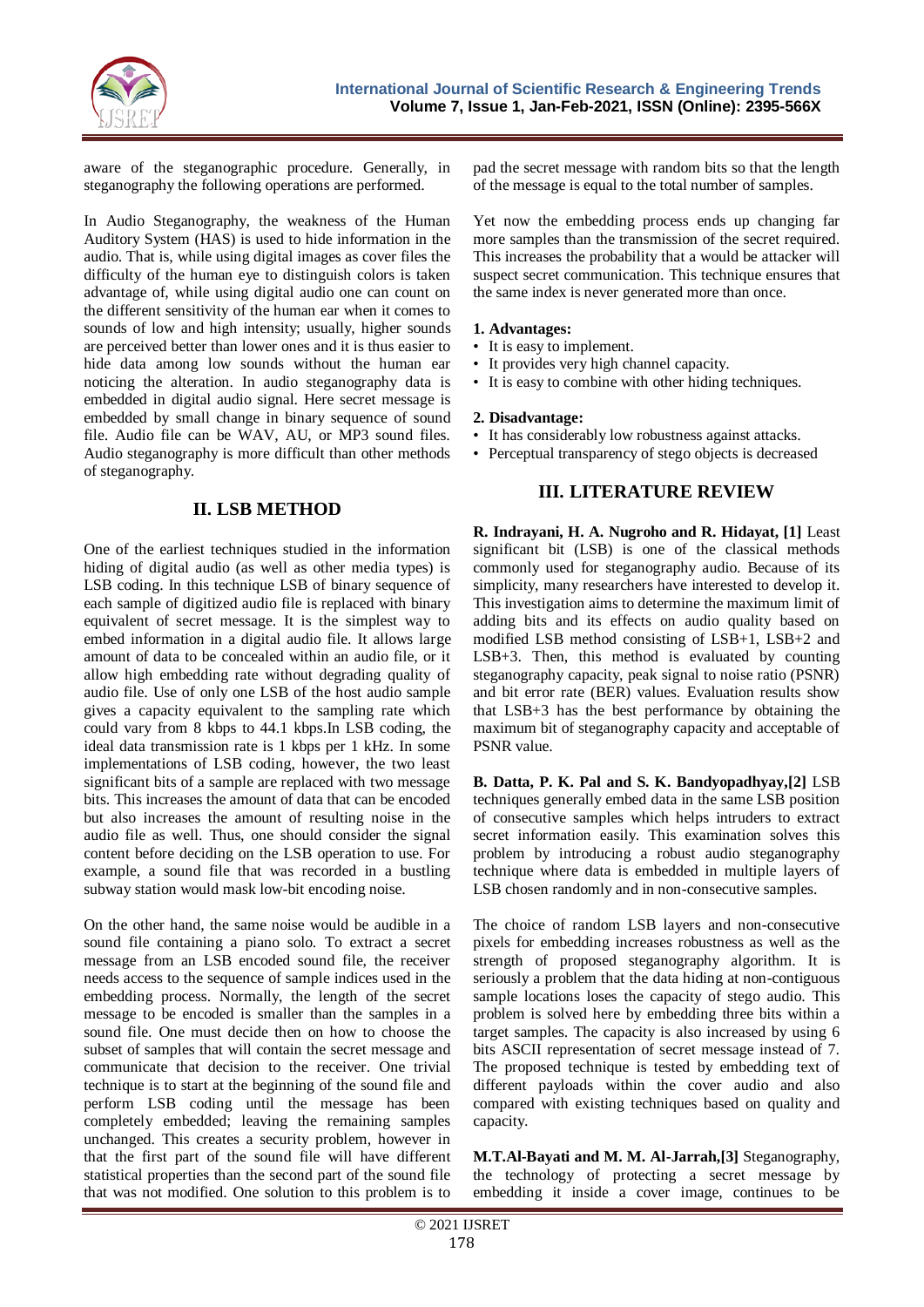

investigated and enhanced as an alternative data protection method. This examination work deals with hiding multimedia files in true color RGB cover images with an emphasis on reducing the cover size, increasing hiding capacity and enhancing security of the hidden data.

A proposed model (DuoHide) is presented in which a secret multimedia file, regardless of its type, is processed without un-compression, and divided between two cover images of equal size and dimensions. The multimedia file is read as a stream of bytes and split vertically into two parts, one part contains the least significant half-bytes, and the other part contains the most significant half-bytes. The two parts are hidden inside two uncompressed RGB cover images using a least significant 4-bit replacement technique. The resulting dual stego images are expected to be sent separately, through different channels, to avoid capture of both stego files by an adversary. Extraction of the secret file is achieved through merging LSB half-bytes from the two stego files. The extracted file is identical in content and structure with the original secret file. The implemented DuoHide system was evaluated using a set of public multimedia files, images, audios, and videos, of various sizes. The secret file sizes ranged from 5% to about 100% of the cover image's size.

The experimental results showed that even at the highest embedding ratio, which is based on the secret-to-cover ratio, there were no perceptible visual differences between cover and stego images. The PNSR value was calculated as PSNR1, for cover1 and stego1, and PSNR2 for cover2 and stego2. The lowest PSNR value was around 31 dB for the highest embedding ratio, which is considered acceptable concerning statistical imperceptibility.The PSNR value increased as the embedding ratio decreased, reaching around 65 Decibel (dB) for the case of 5% secrett- -cover ratio. The integrity of the extracted secret file was verified through a bit wise comparison between original and extracted files, which showed zero differences. The Duo Hide model is expected to provide better security for the hidden file, in case an attacker manages to capture one of the stego images and recover the hidden content because the attacker will only get an incomprehensible set of half-byte bits. An additional advantage of using a pair of stego files is that of reducing stego file size by 50%, to avoid problems and limitations of transmitting large files, especially that multimedia files are often large, and they cannot be compressed because they are already compressed. Security of the DuoHide system can further be improved by randomizing storage locations within the two stego images.

**V.Sharma and R. Thakur, [4]** In the present scenario of extensive mediums for communication technologies, it has always been a challenging task to ensure the confidentiality of the sensitive information that is transmitted over a secured channel. Amongst various reliable and efficient techniques to secretly exchange information, Audio Steganography is considered very promising. LSB technique for Audio Steganography is very efficient that embeds the secret message with an audio file by replacing LSBs of that audio. In this investigation Random Key Indexing method is proposed to replace the LSBs of the carrier audio with secret message. The bit replacement is guided by primary key that is provided by TTP (Trusted Third Party) and secondary key that will be generated at encoder end during embedding process and is supplied to the decoder end. The proposed method also uses message retrieval code that adds another layer of protection to the process.

The method is successfully tested on various 32 bit & 16 bit stereo wave files with different payloads. The SNR dB values comes out be in the range 139 dB to 142 dB for 32 bit and 67 dB to 85 dB for 16 bit stereo files. The Bit Error Rate (BER) comes out be in the range 0.23 to 0.32 percent for 32 bit and 0.018 to 0.028 percent for 16 bit files.

**E.T.B. Abdelsatir, N. C. Debnath and H. Abushama [5]** he use of audio as a host medium for steganography is relatively unpopular in comparison with Image steganography. However, Audio data can provide higher payload rates for data hiding. Among many steganography schemes in the spatial domain, LSB-based coding is widely used because of its good hiding capacity and transparency. In this exploration work, a new scheme for audio steganography in the spatial domain using a transparent LSB matching approach is reported and then tested the performance of the scheme with standard LSB substitution algorithms and well known audio steganography tools. By using a data hiding approach similar to image LSB matching, it has been observed that the proposed scheme provides the highest transparency rates compared to other existing tools.

Moreover, in subjective listening tests it is found that the hidden information does not leave a sign of steganography use and there was no auditable noise introduced in the host audio signal.

**A. Binny and M. Koilakuntla,[6]** Audio signals have a characteristic redundancy and unpredictable nature that make them ideal to be used as a cover to hide secret information. A Steganographic technique for embedding text information in audio using LSB based algorithm is presented in this research. In the reported method each audio sample is converted into bits and then the text data is embedded. In embedding process, first the message character is converted into its equivalent binary. By using proposed LSB based algorithm, the capacity of stego system to hide the text increases. The performance of the proposed algorithm is computed using SNR values for various audio input.

**A.K. Mandal, M.Kaosar, M.O. Islam and M.D. Hossain[7]** Concealing a message and ensuring its